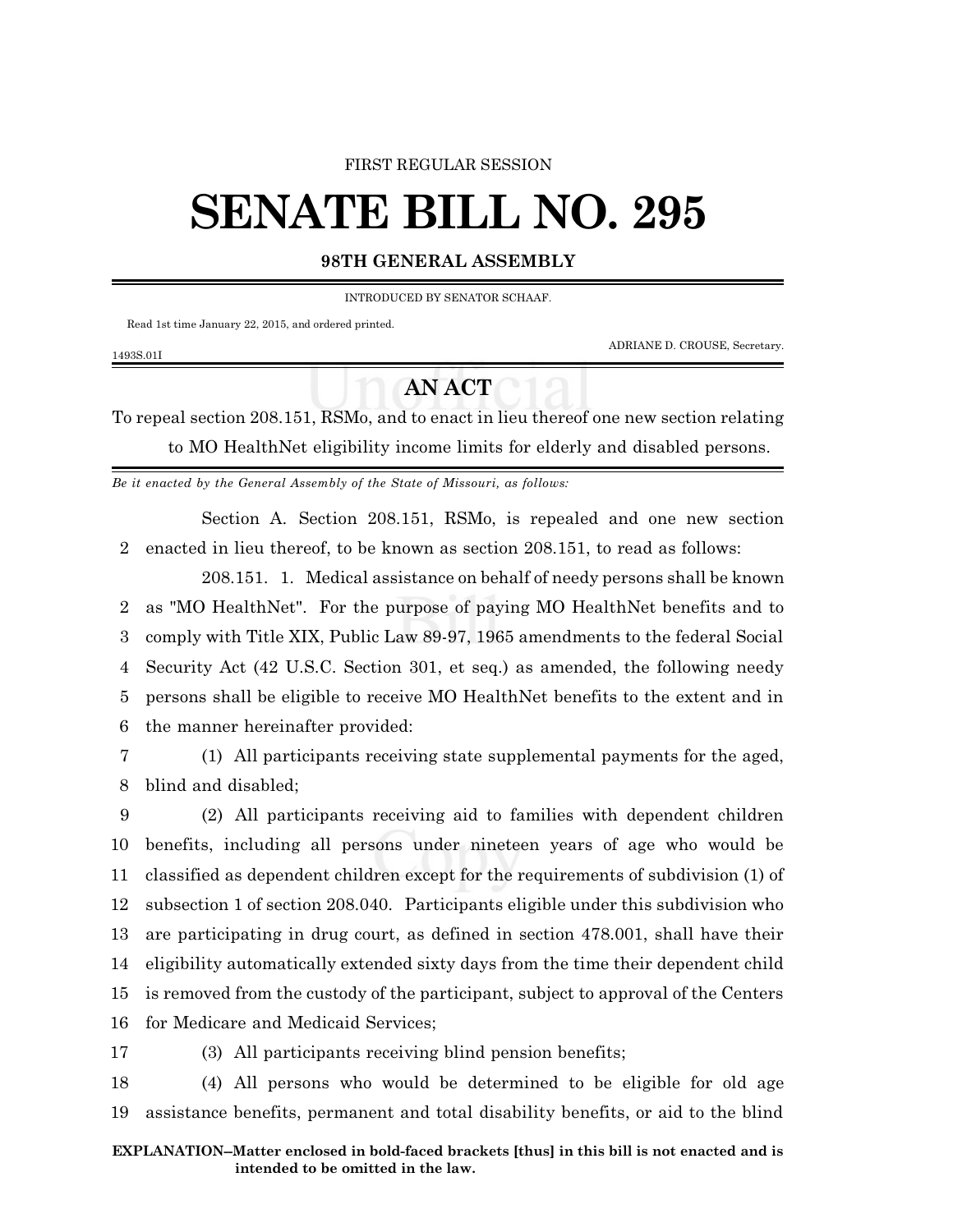benefits under the eligibility standards in effect December 31, 1973, or less restrictive standards as established by rule of the family support division, who are sixty-five years of age or over and are patients in state institutions for mental diseases or tuberculosis;

 (5) All persons under the age of twenty-one years who would be eligible for aid to families with dependent children except for the requirements of subdivision (2) of subsection 1 of section 208.040, and who are residing in an intermediate care facility, or receiving active treatment as inpatients in psychiatric facilities or programs, as defined in 42 U.S.C. 1396d, as amended;

 (6) All persons under the age of twenty-one years who would be eligible for aid to families with dependent children benefits except for the requirement of deprivation of parental support as provided for in subdivision (2) of subsection 1 of section 208.040;

(7) All persons eligible to receive nursing care benefits;

 (8) All participants receiving family foster home or nonprofit private child-care institution care, subsidized adoption benefits and parental school care wherein state funds are used as partial or full payment for such care;

 (9) All persons who were participants receiving old age assistance benefits, aid to the permanently and totally disabled, or aid to the blind benefits on December 31, 1973, and who continue to meet the eligibility requirements, except income, for these assistance categories, but who are no longer receiving such benefits because of the implementation of Title XVI of the federal Social Security Act, as amended;

 (10) Pregnant women who meet the requirements for aid to families with dependent children, except for the existence of a dependent child in the home;

 (11) Pregnant women who meet the requirements for aid to families with dependent children, except for the existence of a dependent child who is deprived of parental support as provided for in subdivision (2) of subsection 1 of section 208.040;

 (12) Pregnant women or infants under one year of age, or both, whose family income does not exceed an income eligibility standard equal to one hundred eighty-five percent of the federal poverty level as established and amended by the federal Department of Health and Human Services, or its successor agency;

 (13) Children who have attained one year of age but have not attained six years of age who are eligible for medical assistance under 6401 of P.L. 101-239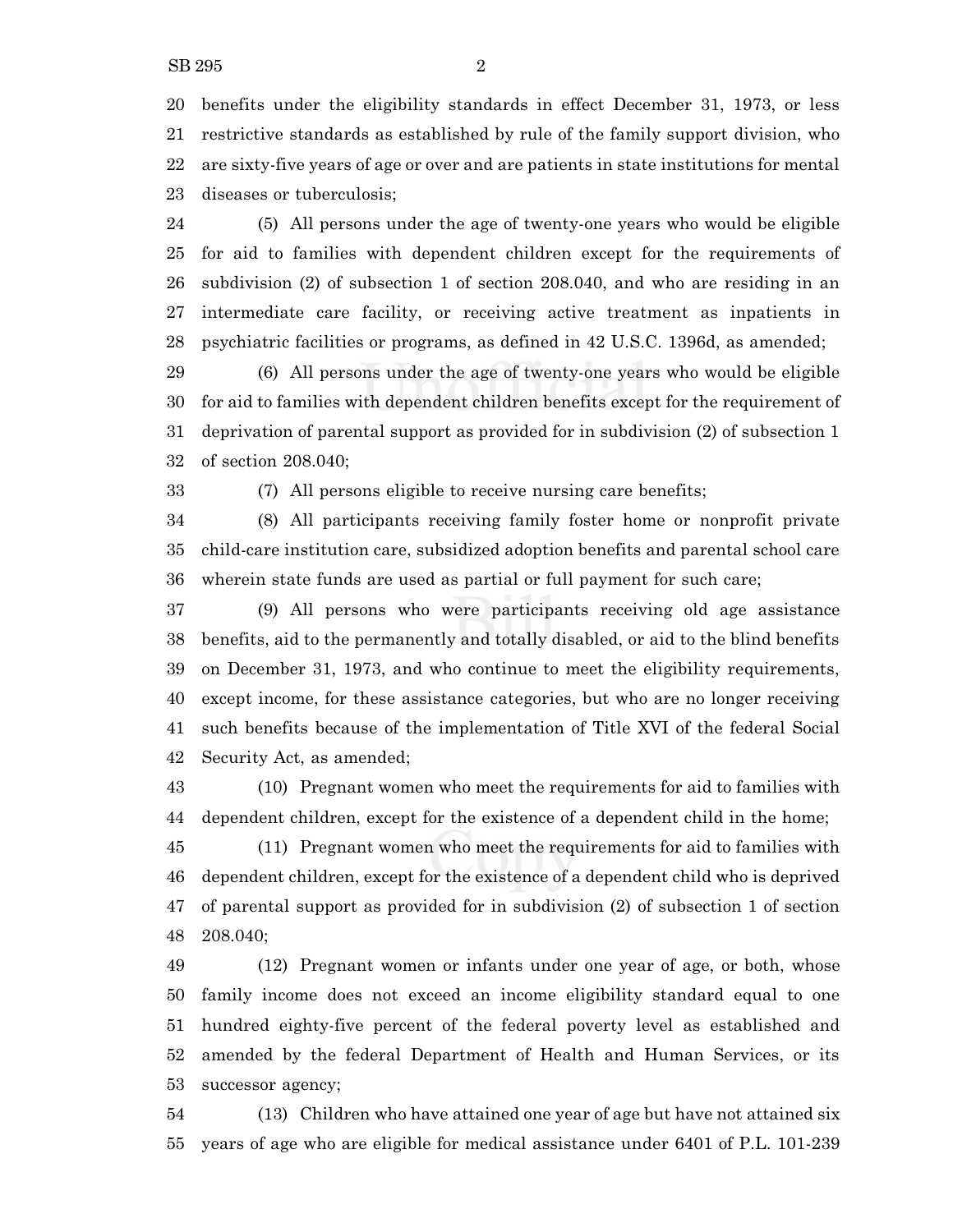(Omnibus Budget Reconciliation Act of 1989). The family support division shall use an income eligibility standard equal to one hundred thirty-three percent of the federal poverty level established by the Department of Health and Human Services, or its successor agency;

 (14) Children who have attained six years of age but have not attained nineteen years of age. For children who have attained six years of age but have not attained nineteen years of age, the family support division shall use an income assessment methodology which provides for eligibility when family income is equal to or less than equal to one hundred percent of the federal poverty level established by the Department of Health and Human Services, or its successor agency. As necessary to provide MO HealthNet coverage under this subdivision, the department of social services may revise the state MO HealthNet plan to extend coverage under 42 U.S.C. 1396a (a)(10)(A)(i)(III) to children who have attained six years of age but have not attained nineteen years of age as permitted by paragraph (2) of subsection (n) of 42 U.S.C. 1396d using a more liberal income assessment methodology as authorized by paragraph (2) of subsection (r) of 42 U.S.C. 1396a;

 (15) The family support division shall not establish a resource eligibility standard in assessing eligibility for persons under subdivision (12), (13) or (14) of this subsection. The MO HealthNet division shall define the amount and scope of benefits which are available to individuals eligible under each of the subdivisions (12), (13), and (14) of this subsection, in accordance with the requirements of federal law and regulations promulgated thereunder;

 (16) Notwithstanding any other provisions of law to the contrary, ambulatory prenatal care shall be made available to pregnant women during a period of presumptive eligibility pursuant to 42 U.S.C. Section 1396r-1, as amended;

 (17) A child born to a woman eligible for and receiving MO HealthNet benefits under this section on the date of the child's birth shall be deemed to have applied for MO HealthNet benefits and to have been found eligible for such assistance under such plan on the date of such birth and to remain eligible for such assistance for a period of time determined in accordance with applicable federal and state law and regulations so long as the child is a member of the woman's household and either the woman remains eligible for such assistance or for children born on or after January 1, 1991, the woman would remain eligible for such assistance if she were still pregnant. Upon notification of such child's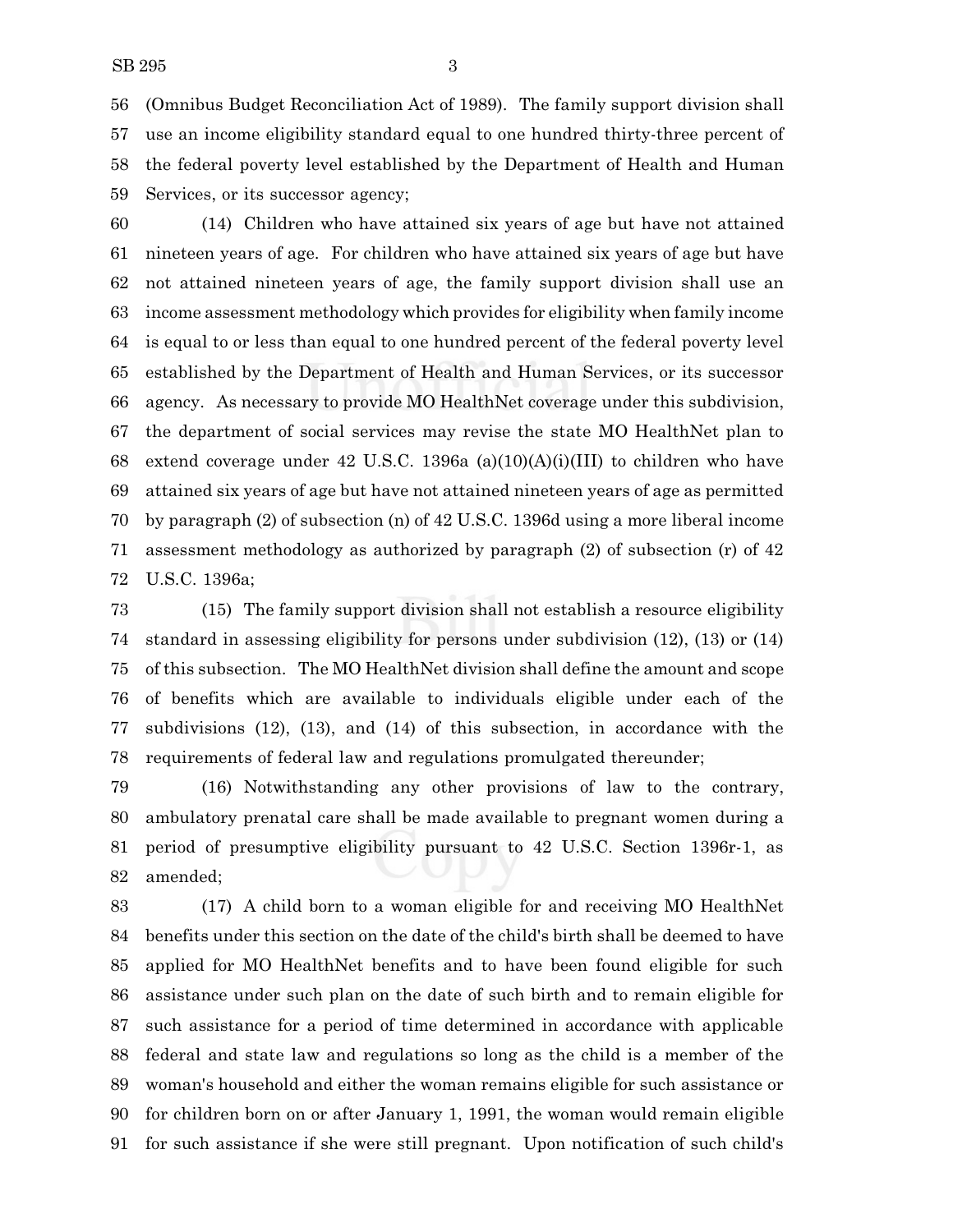birth, the family support division shall assign a MO HealthNet eligibility identification number to the child so that claims may be submitted and paid under such child's identification number;

 (18) Pregnant women and children eligible for MO HealthNet benefits pursuant to subdivision (12), (13) or (14) of this subsection shall not as a condition of eligibility for MO HealthNet benefits be required to apply for aid to families with dependent children. The family support division shall utilize an application for eligibility for such persons which eliminates information requirements other than those necessary to apply for MO HealthNet benefits. The division shall provide such application forms to applicants whose preliminary income information indicates that they are ineligible for aid to families with dependent children. Applicants for MO HealthNet benefits under subdivision (12), (13) or (14) of this subsection shall be informed of the aid to families with dependent children program and that they are entitled to apply for such benefits. Any forms utilized by the family support division for assessing eligibility under this chapter shall be as simple as practicable;

 (19) Subject to appropriations necessary to recruit and train such staff, the family support division shall provide one or more full-time, permanent eligibility specialists to process applications for MO HealthNet benefits at the site of a health care provider, if the health care provider requests the placement of such eligibility specialists and reimburses the division for the expenses including but not limited to salaries, benefits, travel, training, telephone, supplies, and equipment of such eligibility specialists. The division may provide a health care provider with a part-time or temporary eligibility specialist at the site of a health care provider if the health care provider requests the placement of such an eligibility specialist and reimburses the division for the expenses, including but not limited to the salary, benefits, travel, training, telephone, supplies, and equipment, of such an eligibility specialist. The division may seek to employ such eligibility specialists who are otherwise qualified for such positions and who are current or former welfare participants. The division may consider training such current or former welfare participants as eligibility specialists for this program; (20) Pregnant women who are eligible for, have applied for and have received MO HealthNet benefits under subdivision (2), (10), (11) or (12) of this subsection shall continue to be considered eligible for all pregnancy-related and postpartum MO HealthNet benefits provided under section 208.152 until the end of the sixty-day period beginning on the last day of their pregnancy;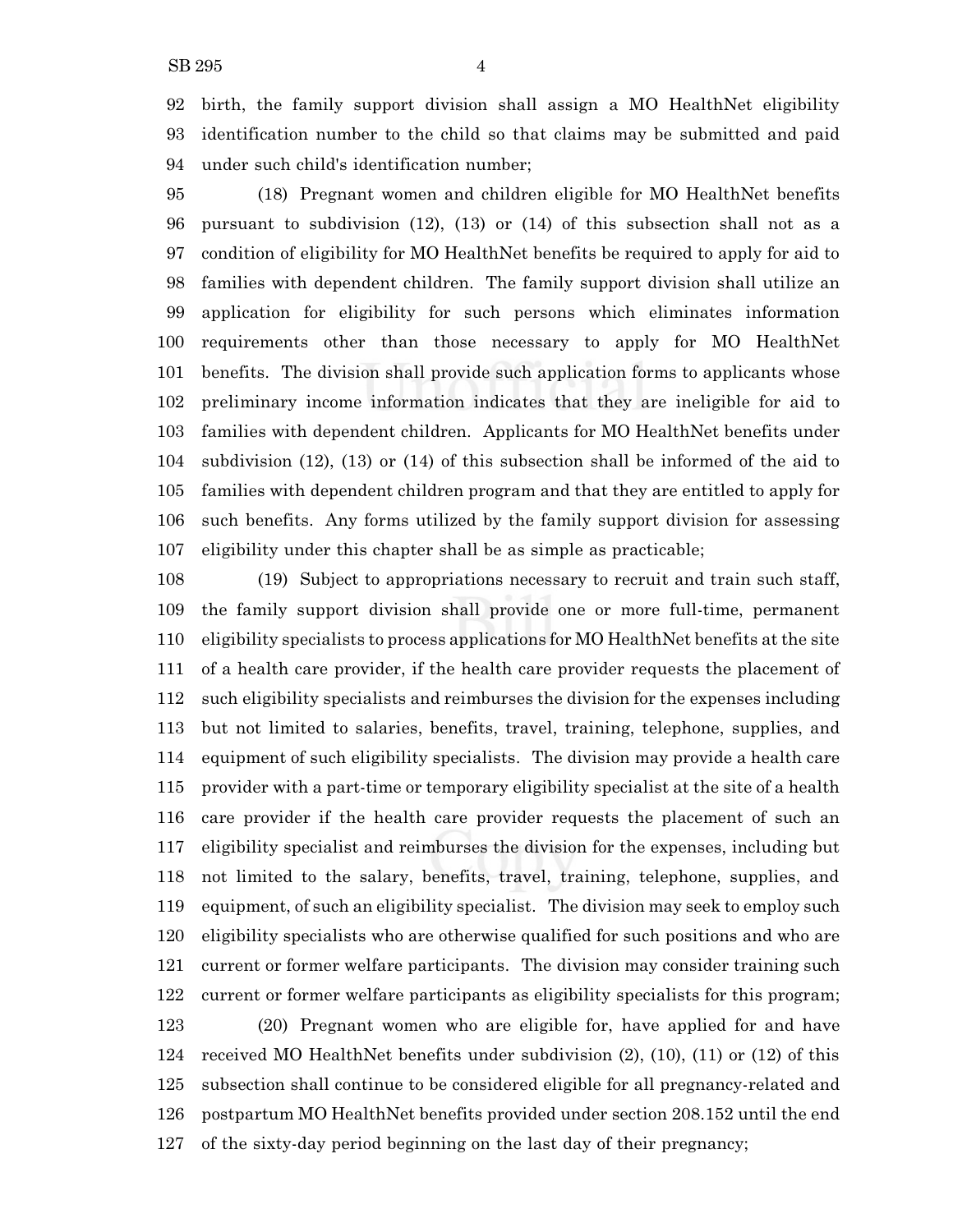(21) Case management services for pregnant women and young children at risk shall be a covered service. To the greatest extent possible, and in compliance with federal law and regulations, the department of health and senior services shall provide case management services to pregnant women by contract or agreement with the department of social services through local health departments organized under the provisions of chapter 192 or chapter 205 or a city health department operated under a city charter or a combined city-county health department or other department of health and senior services designees. To the greatest extent possible the department of social services and the department of health and senior services shall mutually coordinate all services for pregnant women and children with the crippled children's program, the prevention of intellectual disability and developmental disability program and the prenatal care program administered by the department of health and senior services. The department of social services shall by regulation establish the methodology for reimbursement for case management services provided by the department of health and senior services. For purposes of this section, the term "case management" shall mean those activities of local public health personnel to identify prospective MO HealthNet-eligible high-risk mothers and enroll them in the state's MO HealthNet program, refer them to local physicians or local health departments who provide prenatal care under physician protocol and who participate in the MO HealthNet program for prenatal care and to ensure that said high-risk mothers receive support from all private and public programs for which they are eligible and shall not include involvement in any MO HealthNet prepaid, case-managed programs;

 (22) By January 1, 1988, the department of social services and the department of health and senior services shall study all significant aspects of presumptive eligibility for pregnant women and submit a joint report on the subject, including projected costs and the time needed for implementation, to the general assembly. The department of social services, at the direction of the general assembly, may implement presumptive eligibility by regulation promulgated pursuant to chapter 207;

 (23) All participants who would be eligible for aid to families with dependent children benefits except for the requirements of paragraph (d) of subdivision (1) of section 208.150;

 (24) (a) All persons who would be determined to be eligible for old age assistance benefits under the eligibility standards in effect December 31, 1973,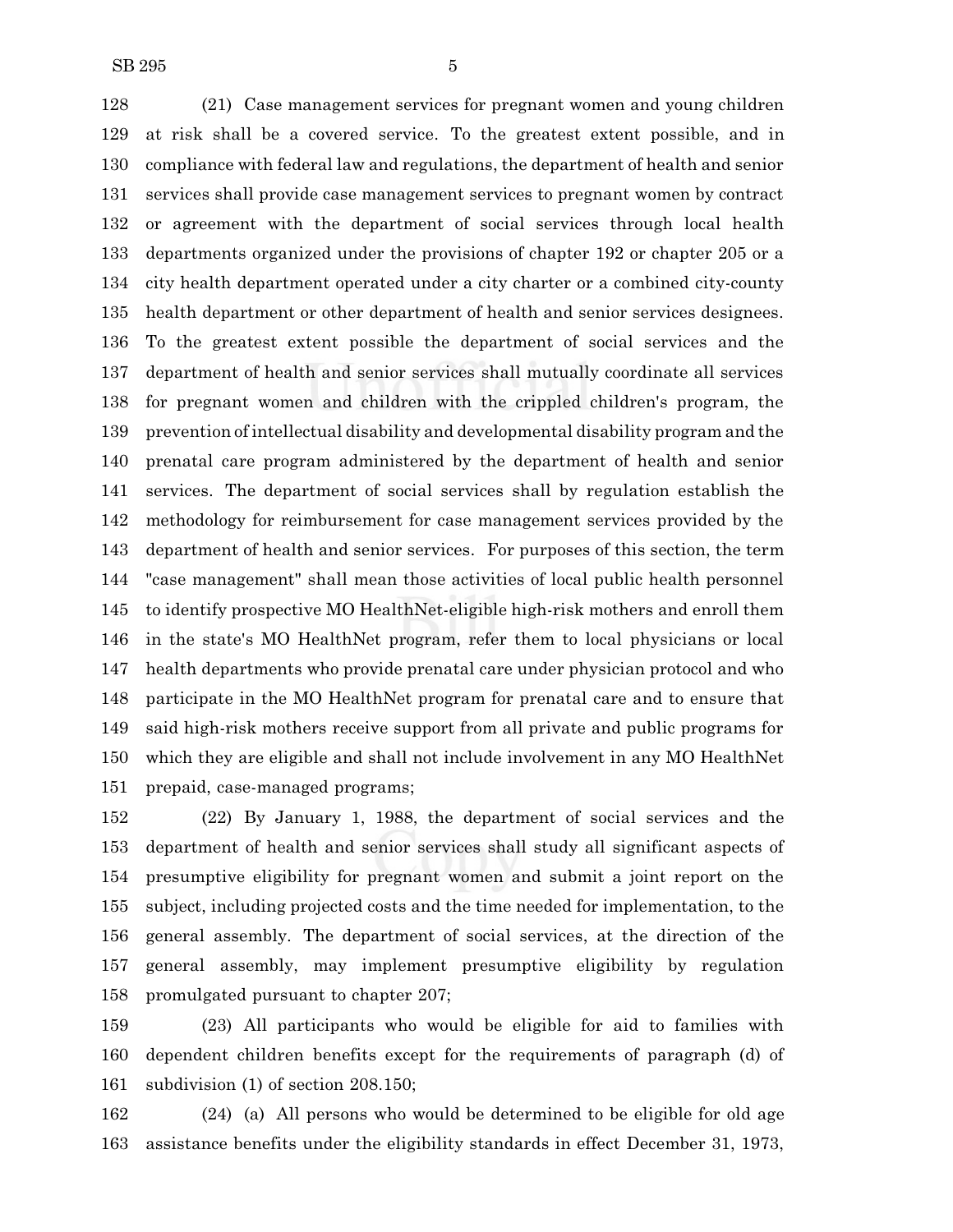as authorized by 42 U.S.C. Section 1396a(f), or less restrictive methodologies as contained in the MO HealthNet state plan as of January 1, 2005; except that**[**, on or after July 1, 2005, less restrictive income methodologies, as authorized in 42 U.S.C. Section 1396a(r)(2), may be used to change the income limit if authorized by annual appropriation**] less restrictive income methodologies, as authorized in 42 U.S.C. Section 1396a(r)(2), shall be used to raise the income limit to one hundred percent of the federal poverty level**;

 (b) All persons who would be determined to be eligible for aid to the blind benefits under the eligibility standards in effect December 31, 1973, as authorized by 42 U.S.C. Section 1396a(f), or less restrictive methodologies as contained in the MO HealthNet state plan as of January 1, 2005, except that less restrictive income methodologies, as authorized in 42 U.S.C. Section 1396a(r)(2), shall be used to raise the income limit to one hundred percent of the federal poverty level; (c) All persons who would be determined to be eligible for permanent and total disability benefits under the eligibility standards in effect December 31, 1973, as authorized by 42 U.S.C. 1396a(f); or less restrictive methodologies as contained in the MO HealthNet state plan as of January 1, 2005; except that**[**, on or after July 1, 2005, less restrictive income methodologies, as authorized in 42 U.S.C. Section 1396a(r)(2), may be used to change the income limit if authorized by annual appropriations**] less restrictive income methodologies, as authorized in 42 U.S.C. Section 1396a(r)(2), shall be used to raise the income limit to one hundred percent of the federal poverty level**. Eligibility standards for permanent and total disability benefits shall not be limited by age;

 (25) Persons who have been diagnosed with breast or cervical cancer and who are eligible for coverage pursuant to 42 U.S.C. 1396a 190 (a)(10)(A)(ii)(XVIII). Such persons shall be eligible during a period of presumptive eligibility in accordance with 42 U.S.C. 1396r-1;

 (26) Effective August 28, 2013, persons who are in foster care under the responsibility of the state of Missouri on the date such persons attain the age of eighteen years, or at any time during the thirty-day period preceding their eighteenth birthday, without regard to income or assets, if such persons:

(a) Are under twenty-six years of age;

 (b) Are not eligible for coverage under another mandatory coverage group; and

(c) Were covered by Medicaid while they were in foster care.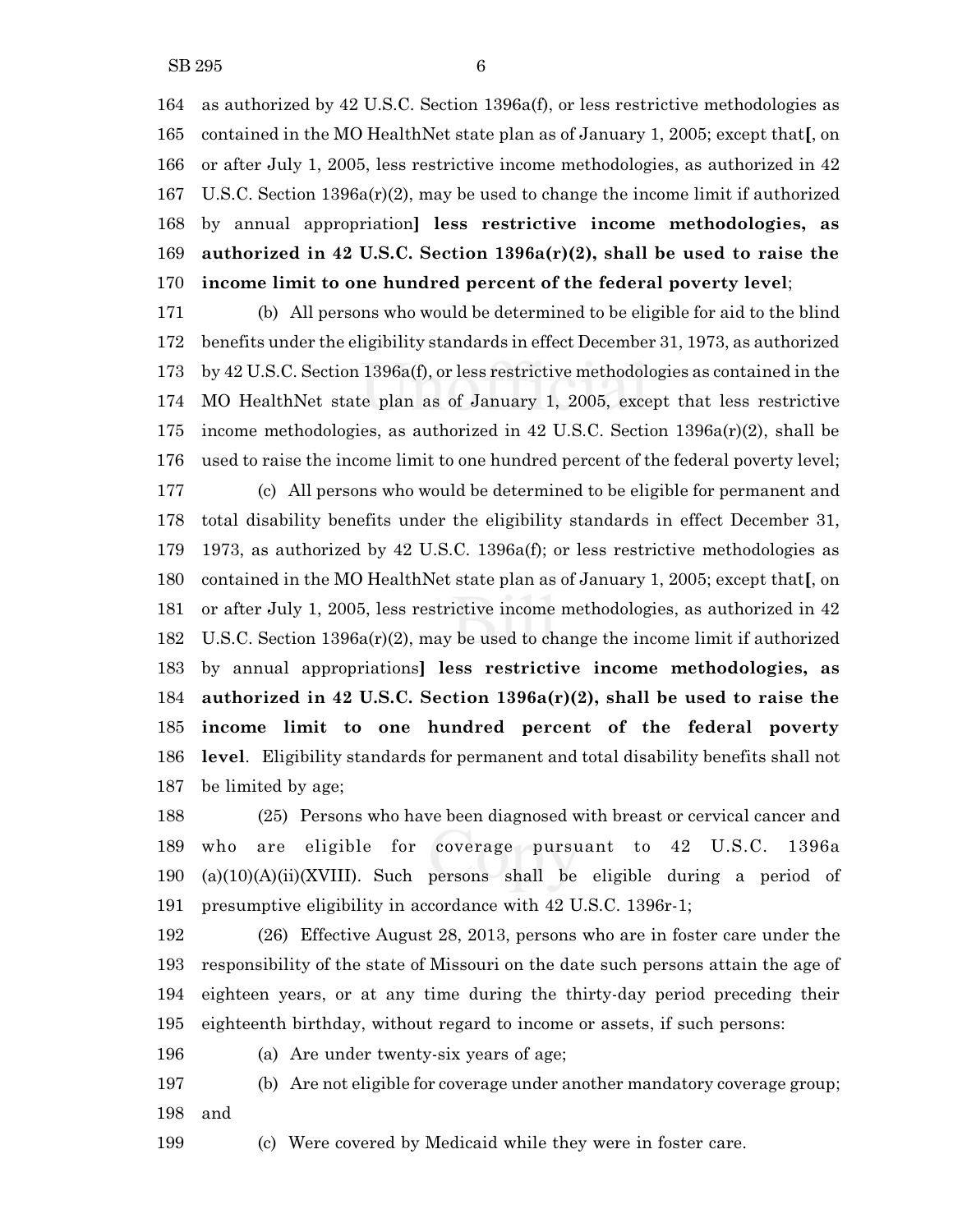2. Rules and regulations to implement this section shall be promulgated in accordance with chapter 536. Any rule or portion of a rule, as that term is defined in section 536.010, that is created under the authority delegated in this section shall become effective only if it complies with and is subject to all of the provisions of chapter 536 and, if applicable, section 536.028. This section and chapter 536 are nonseverable and if any of the powers vested with the general assembly pursuant to chapter 536 to review, to delay the effective date or to disapprove and annul a rule are subsequently held unconstitutional, then the grant of rulemaking authority and any rule proposed or adopted after August 28, 2002, shall be invalid and void.

 3. After December 31, 1973, and before April 1, 1990, any family eligible for assistance pursuant to 42 U.S.C. 601, et seq., as amended, in at least three of the last six months immediately preceding the month in which such family became ineligible for such assistance because of increased income from employment shall, while a member of such family is employed, remain eligible for MO HealthNet benefits for four calendar months following the month in which such family would otherwise be determined to be ineligible for such assistance because of income and resource limitation. After April 1, 1990, any family receiving aid pursuant to 42 U.S.C. 601, et seq., as amended, in at least three of the six months immediately preceding the month in which such family becomes ineligible for such aid, because of hours of employment or income from employment of the caretaker relative, shall remain eligible for MO HealthNet benefits for six calendar months following the month of such ineligibility as long as such family includes a child as provided in 42 U.S.C. 1396r-6. Each family which has received such medical assistance during the entire six-month period described in this section and which meets reporting requirements and income tests established by the division and continues to include a child as provided in 42 U.S.C. 1396r-6 shall receive MO HealthNet benefits without fee for an additional six months. The MO HealthNet division may provide by rule and as authorized by annual appropriation the scope of MO HealthNet coverage to be granted to such families.

 4. When any individual has been determined to be eligible for MO HealthNet benefits, such medical assistance will be made available to him or her for care and services furnished in or after the third month before the month in which he made application for such assistance if such individual was, or upon application would have been, eligible for such assistance at the time such care